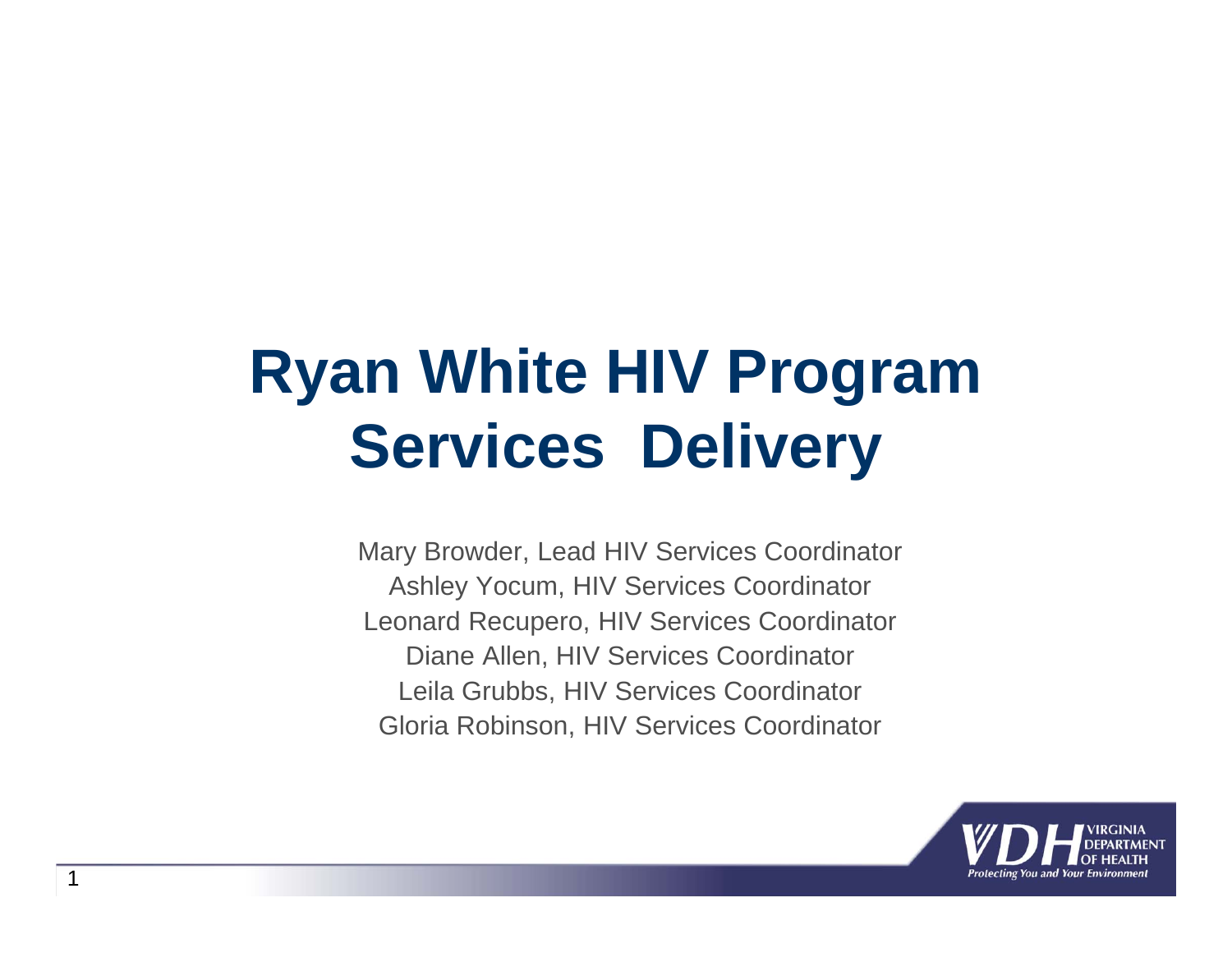#### Ryan White History

- 1990: Ryan White Comprehensive AIDS Resources Emergency (CARE) Act legislation enacted
- U.S. Department of Health and Human Services, Health Resources and Services Administration, HIV/AIDS Bureau.
- Parts A, B, C, D, F

# https://hab.hrsa.gov

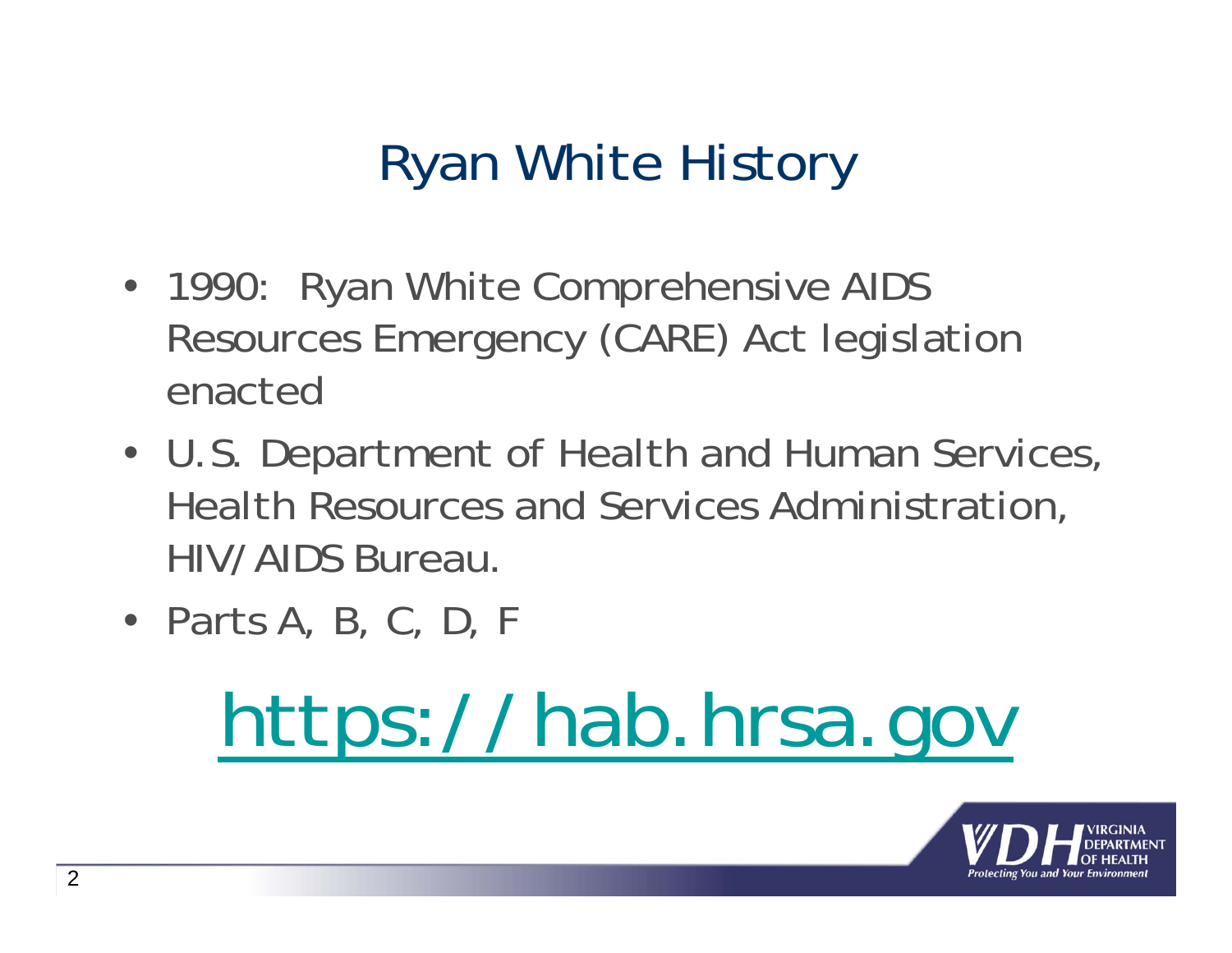## 2020 National Priorities for HIV

- $\bullet$  90% of people know their HIV status
- $\bullet$ 90% are retained in care
- $\bullet$ 80 – 90% virally suppressed

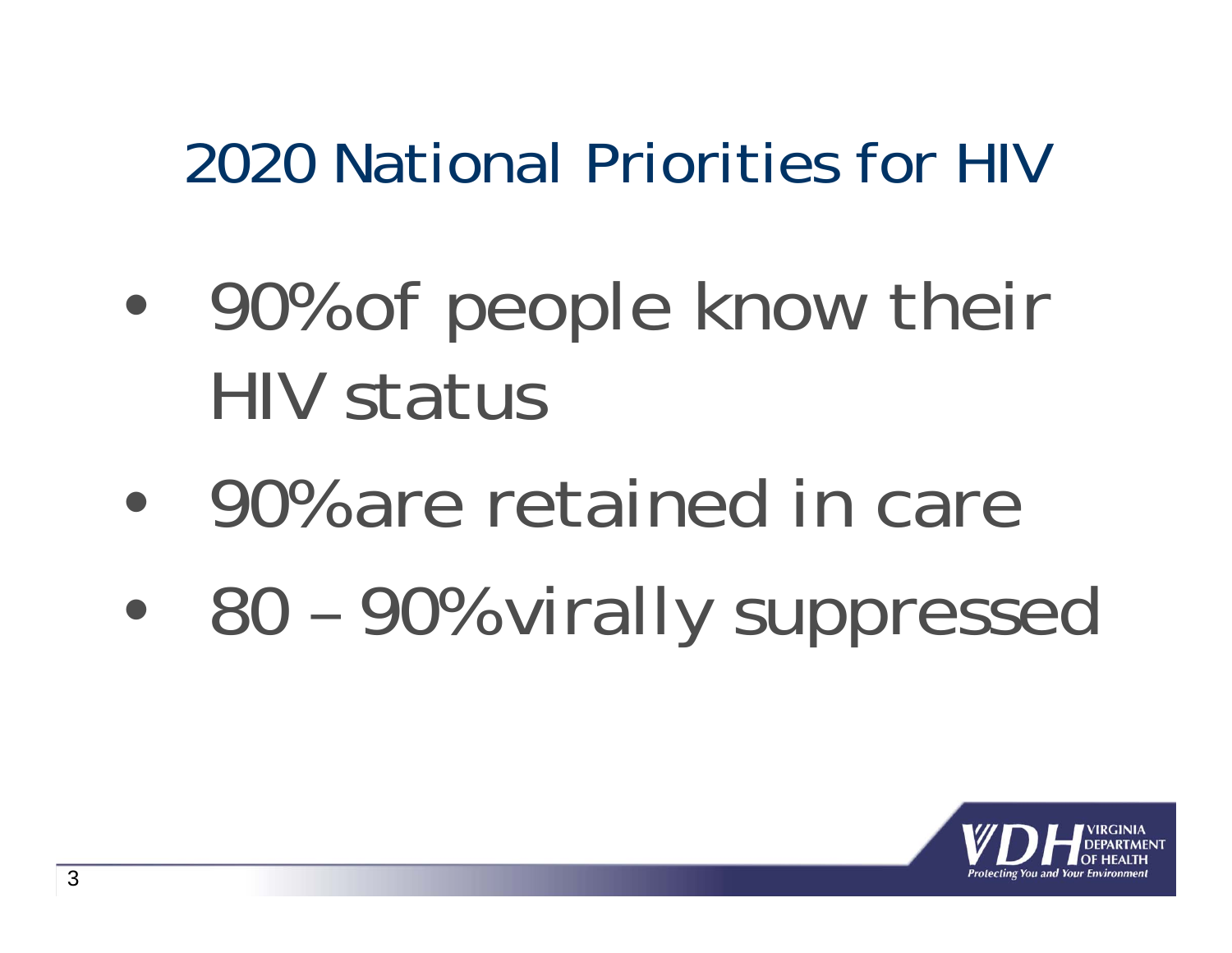#### Ryan White Part B

# Statewide service coordination across Ryan White Parts

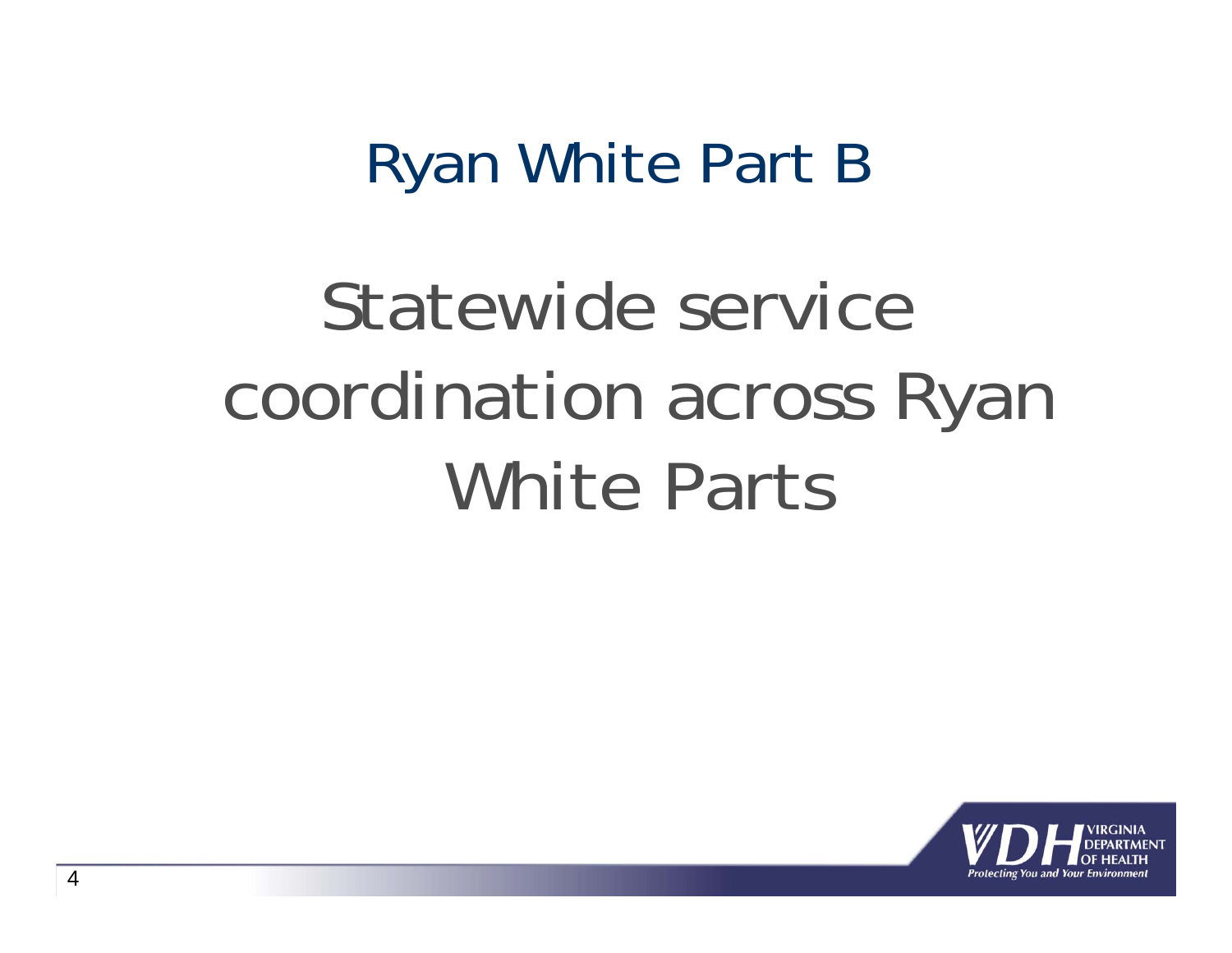### Ryan White Part B in Virginia

| <b>NOW</b>                                          |
|-----------------------------------------------------|
| 2017                                                |
| Hybrid - Direct and consortia, blended<br>contracts |
| No ADAP wait list                                   |
| More centralized eligibility; electronic<br>system  |
| <b>ACA</b>                                          |
|                                                     |

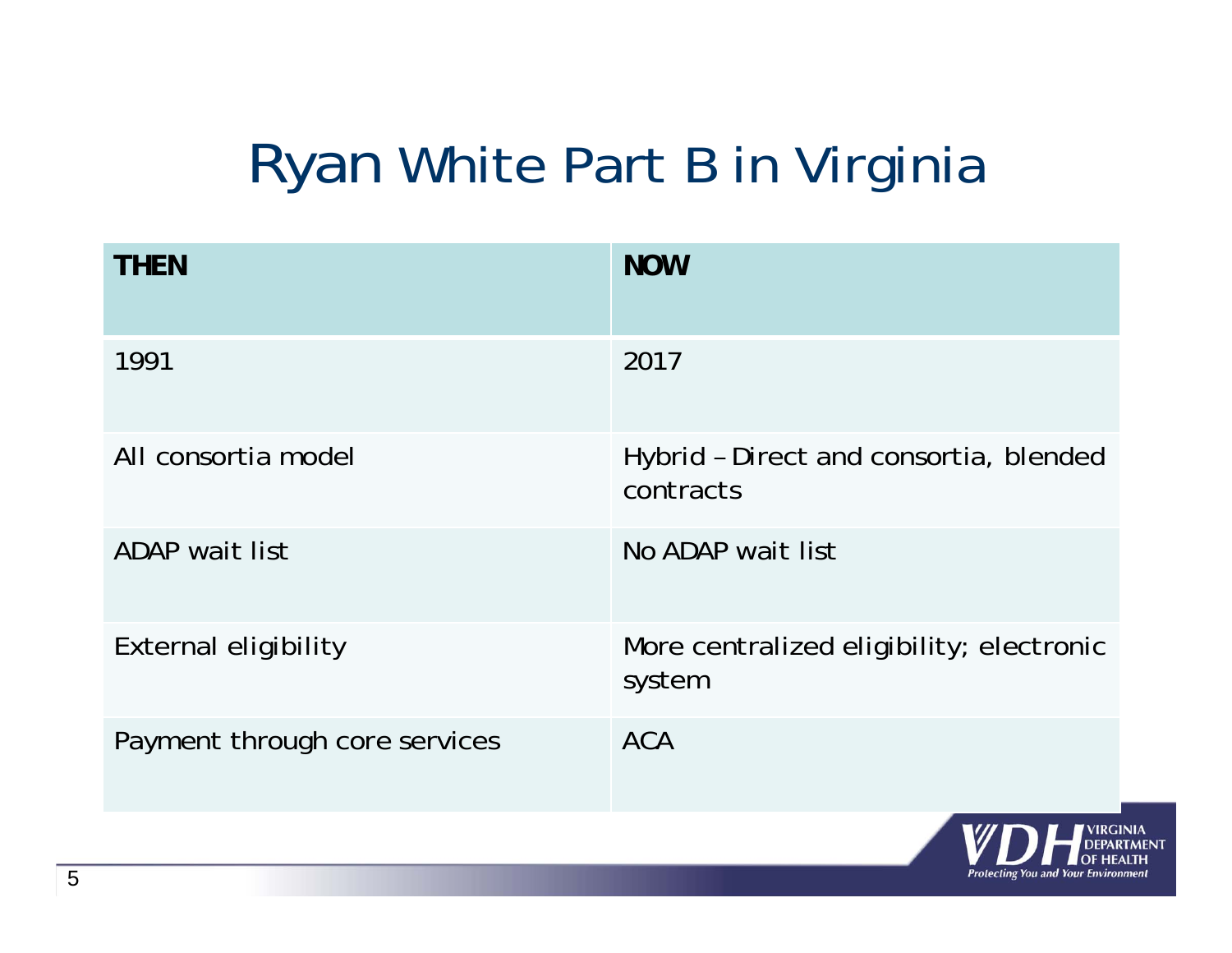#### **Virginia Ryan White Part B Providers**

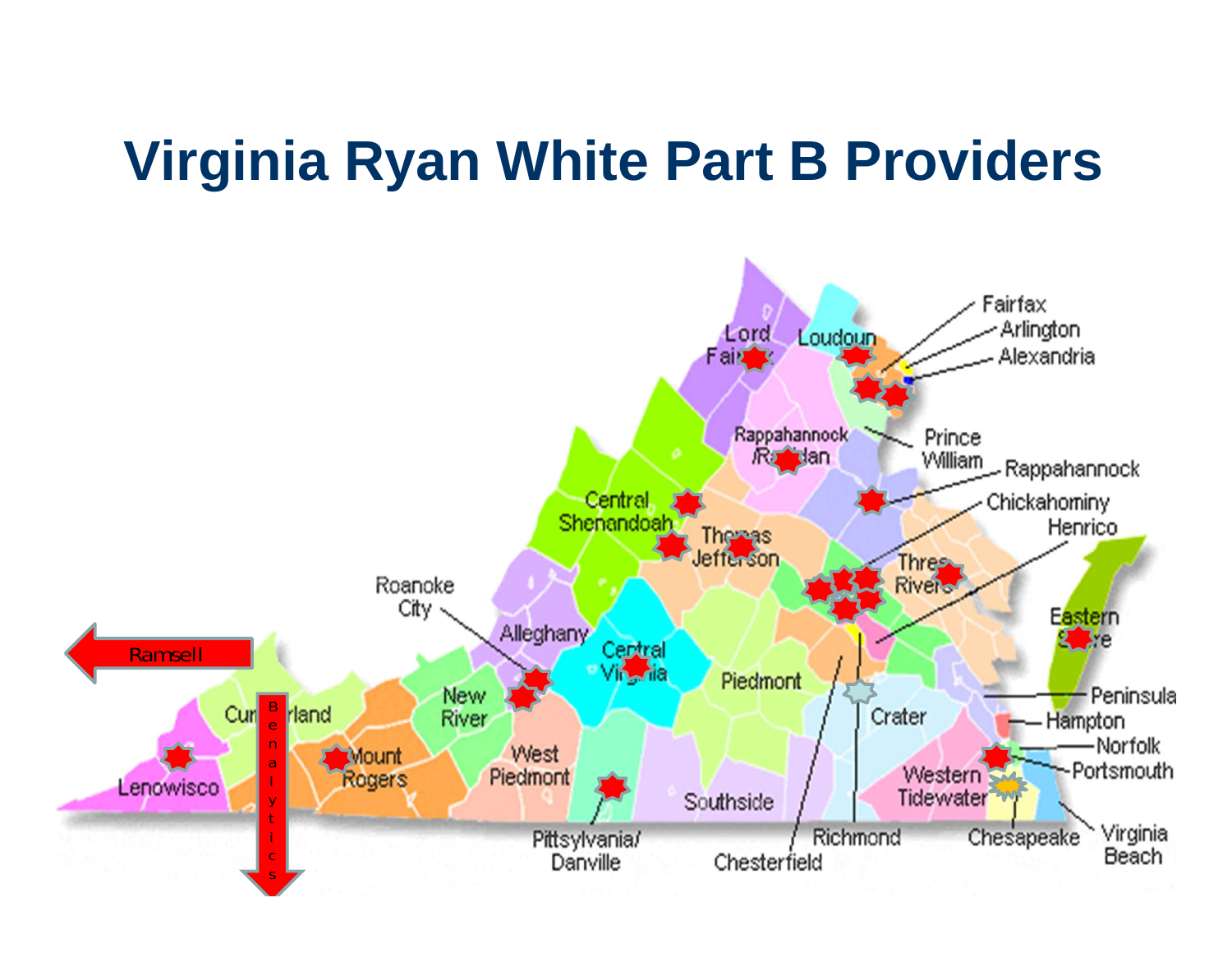#### **External Coordination/Collaboration**

- Across RW Parts
- $\bullet$  Jurisdictions (KY, WV, NC, TN, MD)
	- Health care workforce development
	- Expanding access to care through innovation & technology
- $\bullet$  Department of Behavioral Health & Developmental **Services**
- $\bullet$ Housing programs

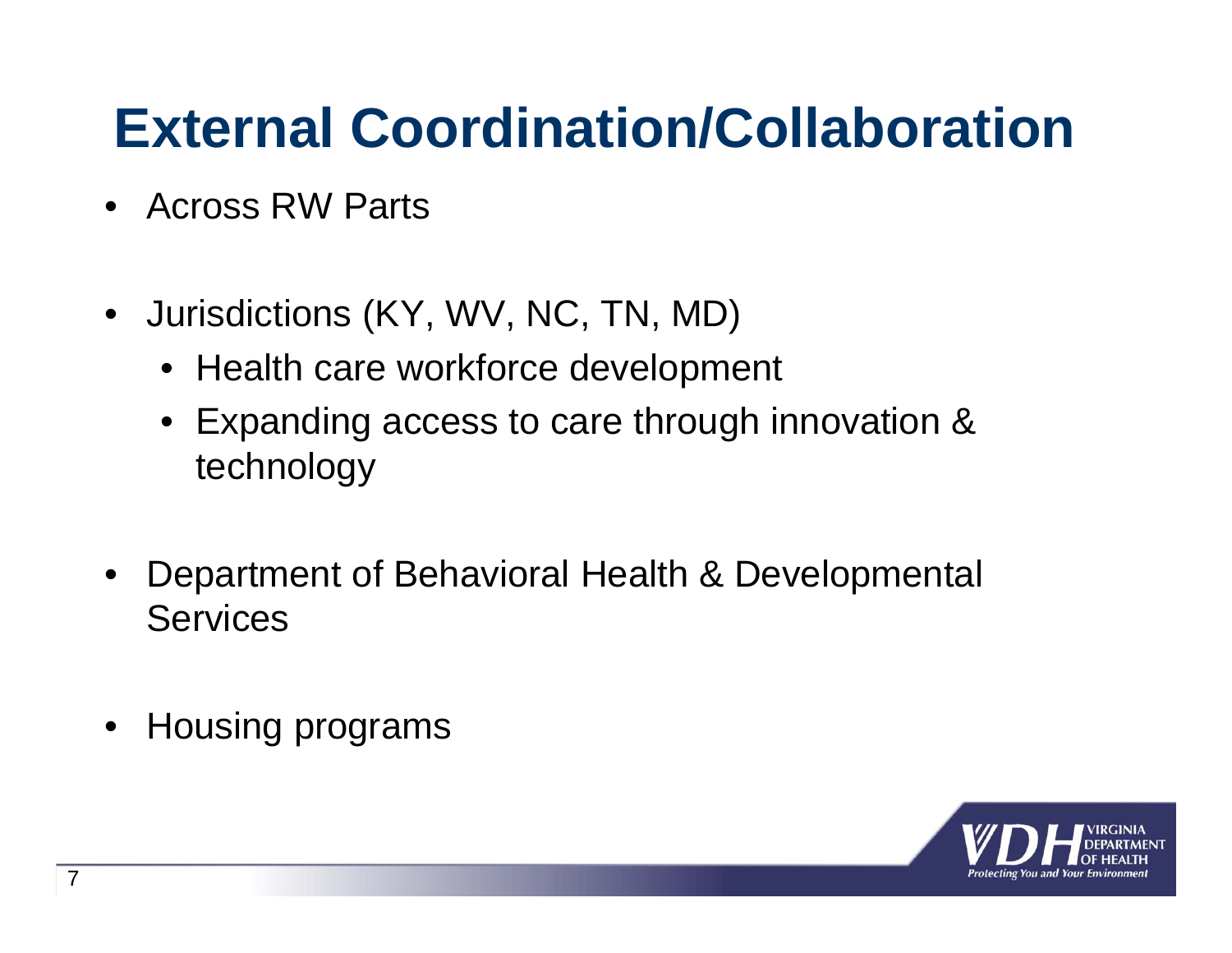#### **Internal Coordination/Collaboration**

- $\bullet$ **HIV Prevention Services**
- $\bullet$ **Surveillance**
- $\bullet$ Data
- $\bullet$  Office of Family Health Services
- $\bullet$ TB